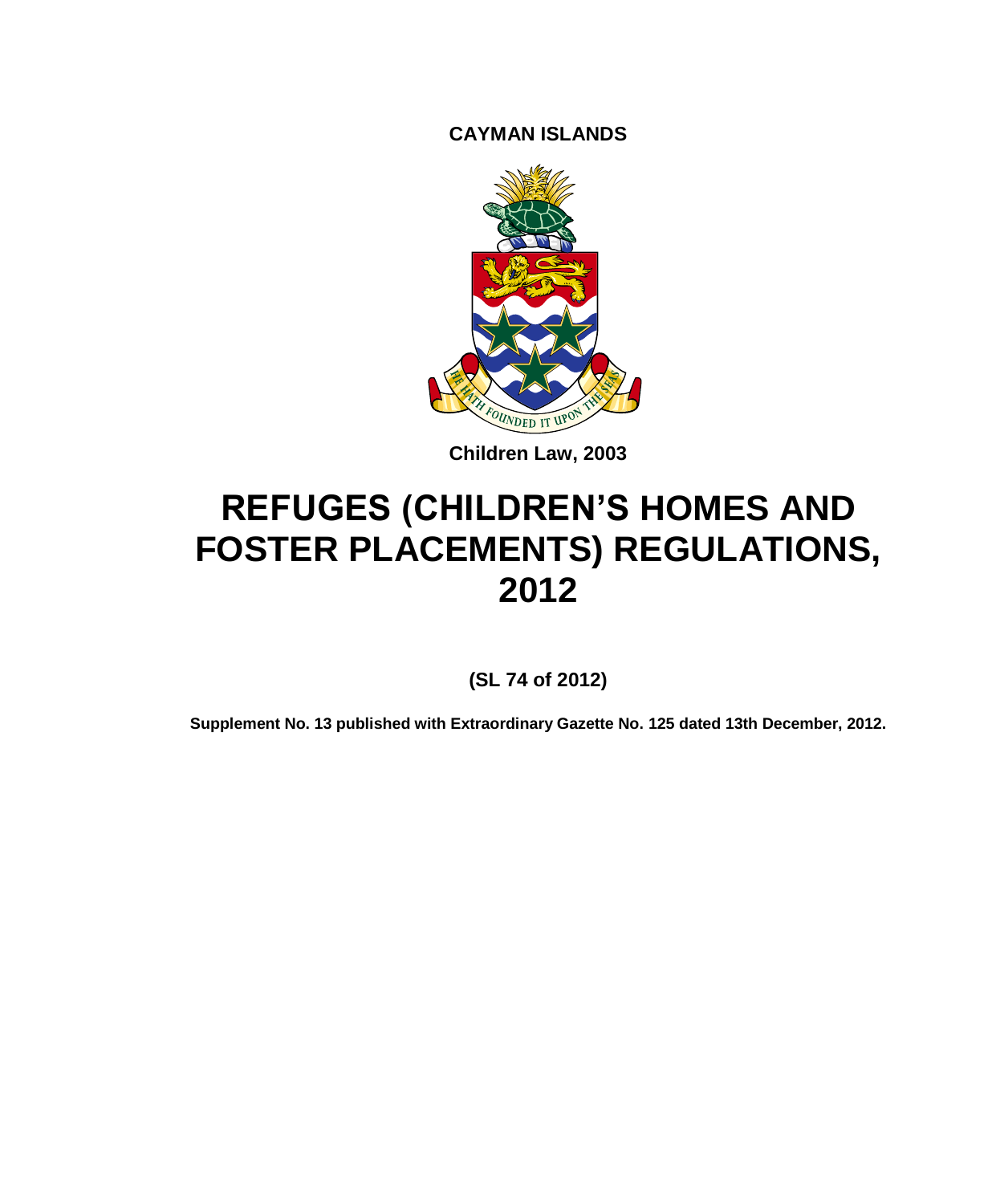# **PUBLISHING DETAILS**

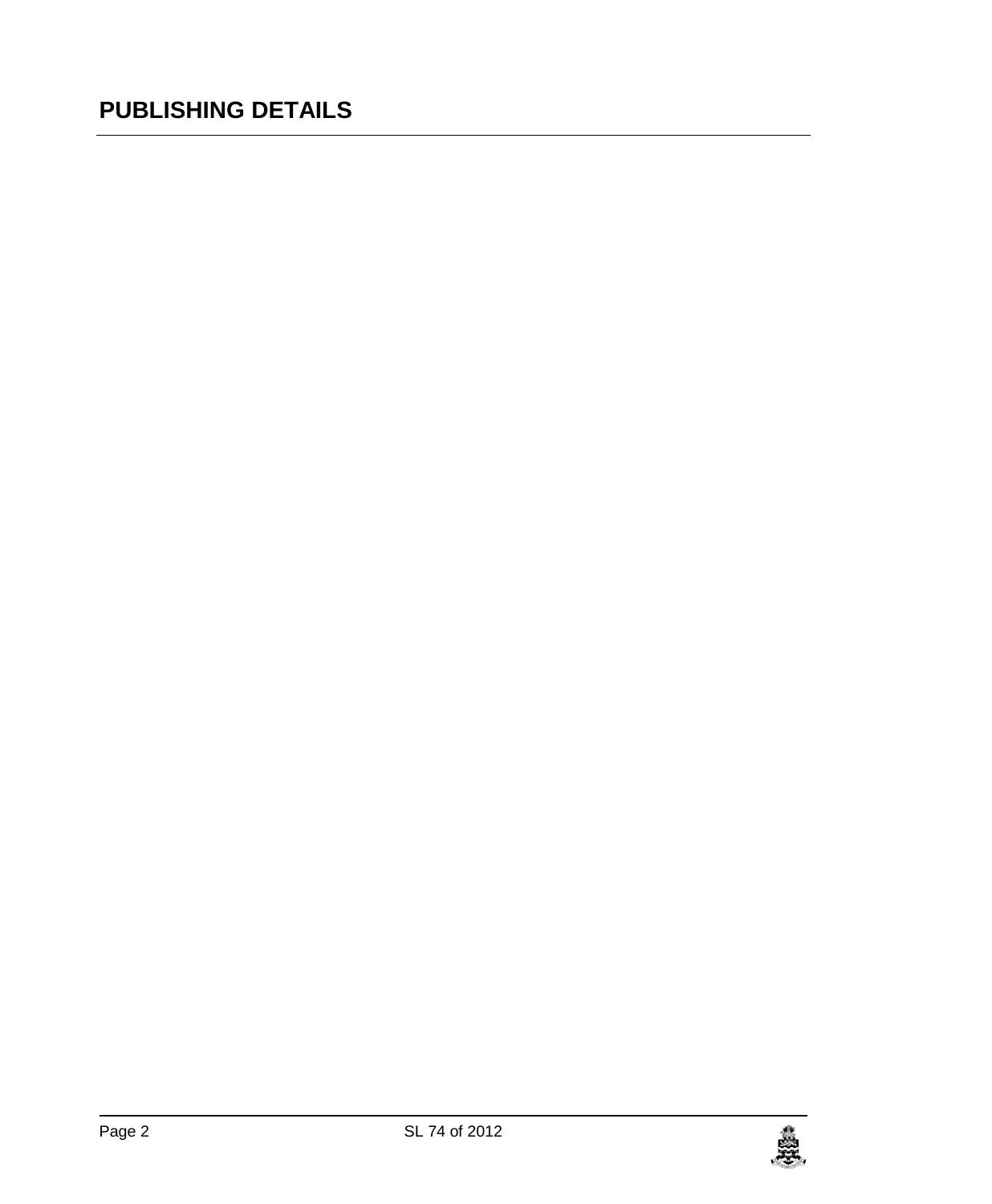### **CAYMAN ISLANDS**



### **Children Law, 2003**

# **REFUGES (CHILDREN'S HOMES AND FOSTER PLACEMENTS) REGULATIONS, 2012**

**(SL 74 of 2012)**

### **Arrangement of Regulations**

| Regulation | Page |
|------------|------|
|            |      |
|            |      |
|            |      |
|            |      |

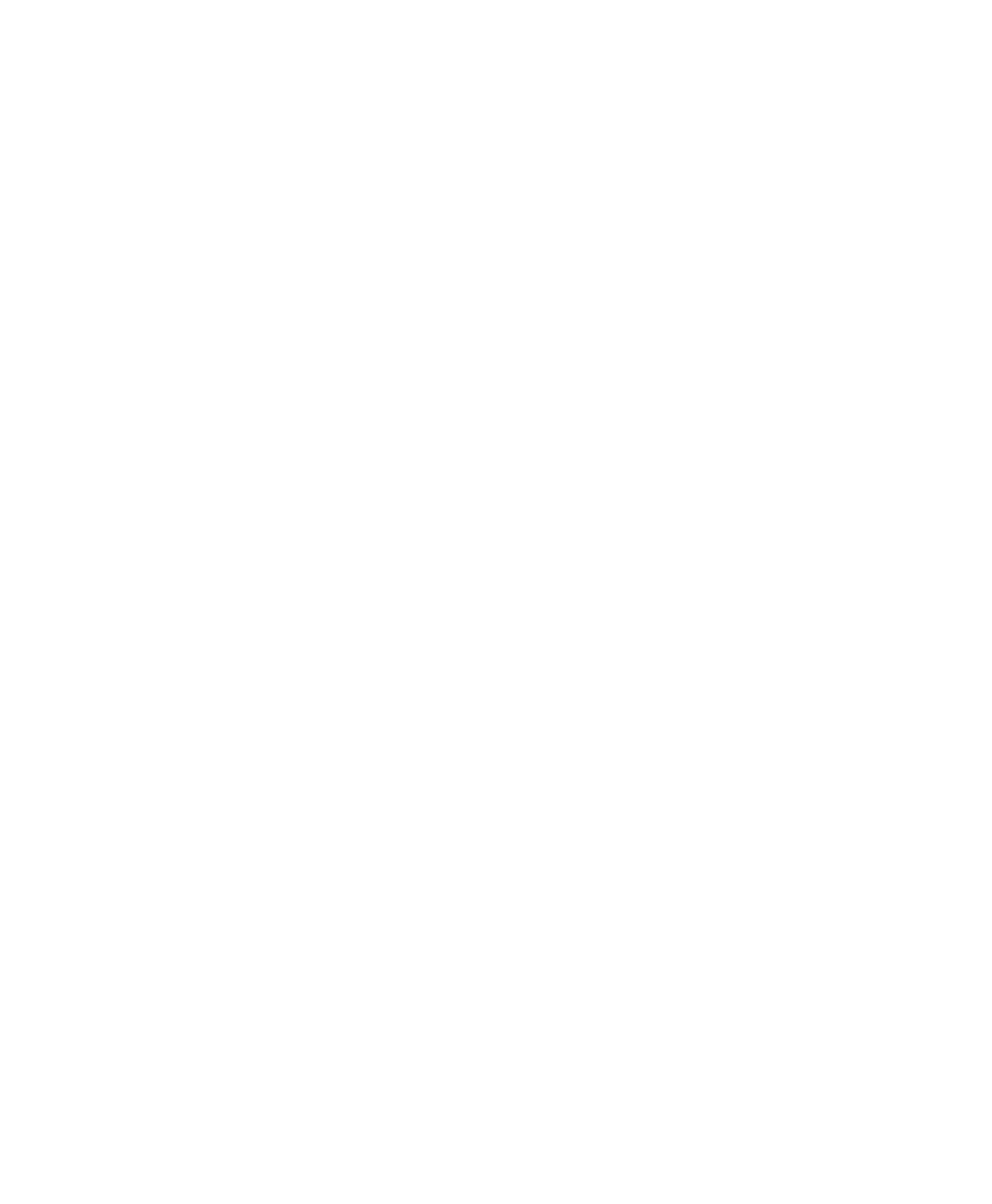### **CAYMAN ISLANDS**



# **REFUGES (CHILDREN'S HOMES AND FOSTER PLACEMENTS) REGULATIONS, 2012**

## **(SL 74 of 2012)**

The Governor in Cabinet, in exercise of the powers conferred by sections 54(2) of the Children Law, 2003, hereby makes the following Regulations —

### <span id="page-4-0"></span>**1. Citation**

**1**. These Regulations may be cited as the Refuges (Children's Homes and Foster Placements) Regulations, 2012.

### <span id="page-4-1"></span>**2. Definitions**

**2**. In these Regulations —

"**certificate**" means a certificate issued under section 54 of the Law;

"**designated officer**" means a police officer designated for the purpose of these Regulations by the Commissioner of Police for the police area within which —

- (a) a home which is provided as a refuge pursuant to section 54(1) of the Law is situated; or
- (b) a foster parent who provides a refuge pursuant to section 54(1A) of the *Children (Amendment) Law, 2009*, lives;

"**home**" means a registered children's home, community home or voluntary home;

"**Law**" means the *Children Law, 2003*; and

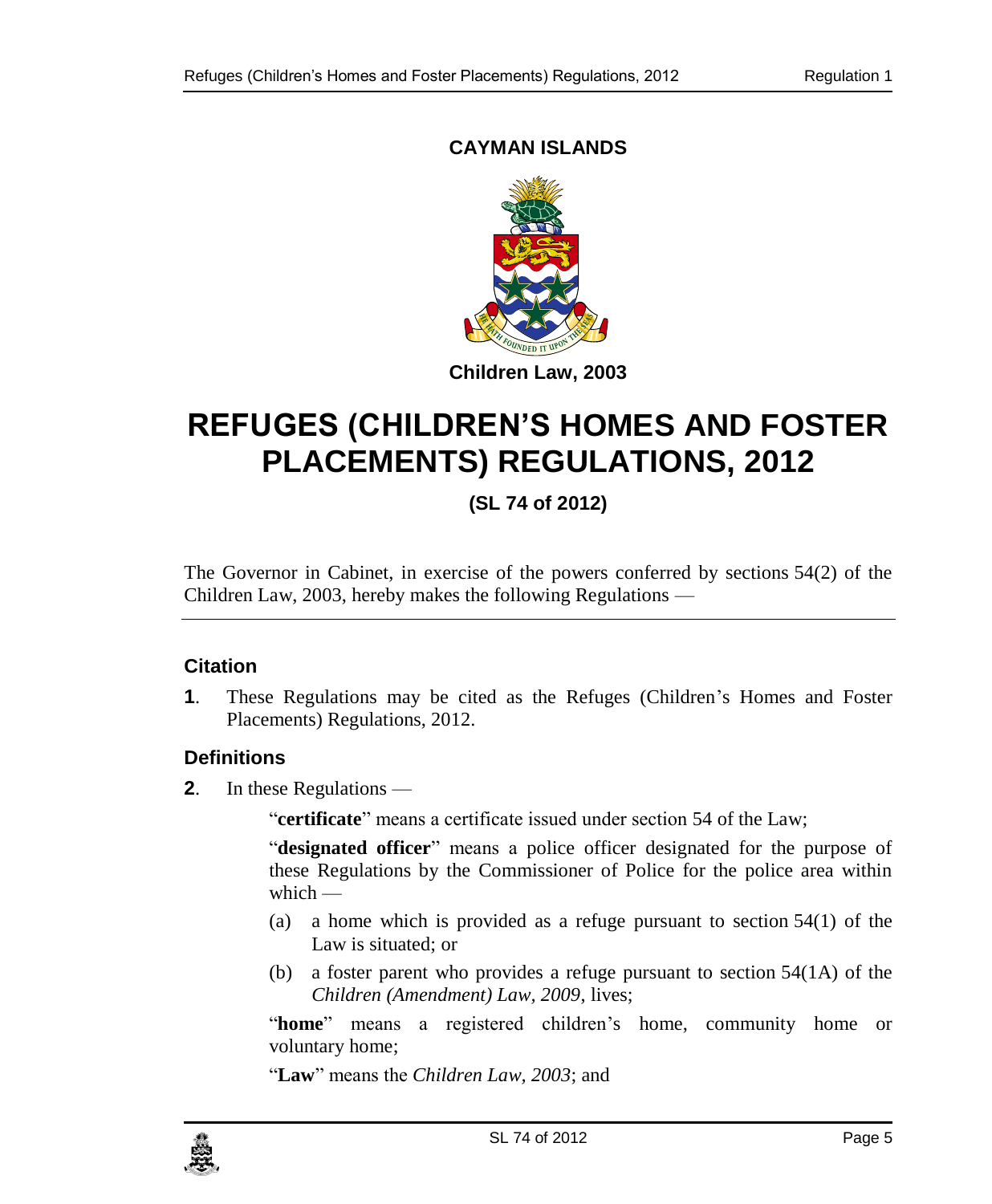"**responsible person**" in relation to a child means —

- (a) except where a person has care of the child as mentioned in  $paragraph (b)$  —
	- (i) a parent of his;
	- (ii) a person who is not a parent of his, but who has parental responsibility for him; and
	- (iii) any person who for the time being has care of him not being a person providing a refuge; or
- (b) any person who for the time being has care of the child by virtue of a care order, emergency protection order or section 49 of the Law.

#### <span id="page-5-0"></span>**3. Requirements**

- **3**. (1) The provisions of this regulation shall apply while a certificate is in force with respect to a home or a foster parent.
	- (2) A child shall not be provided with a refuge unless it appears to the person providing that refuge that the child would be at risk of harm unless the child is or continues to be provided with a refuge.
	- (3) As soon as is practicable after admitting a child to a home for the purpose of providing a refuge or after a foster parent provides a refuge for a child, and in any event, within twenty-four hours of such provision, the person providing the refuge for the child shall —
		- (a) notify the designated officer and the Department that a child has been admitted to the home, or provided with refuge by a foster parent, together with the telephone number by which the person providing the refuge for the child may be contacted;
		- (b) if he knows the child's name, notify the designated officer and the Department of that name; and
		- (c) if he knows the child's last permanent address, notify the designated officer and the Department of that address.
	- (4) Where subsequently the person providing the refuge discovers the child's name or last permanent address he shall immediately notify the designated officer and the Department.
	- (5) As soon as is reasonably practicable after providing the refuge for the child, and in any event within twenty four hours of becoming aware of the identity of the responsible person for the child, the person providing the refuge shall give to the designated officer and the Department the name and address of the responsible person.
	- (6) The requirements of paragraph (7) shall apply where the designated officer has been notified or is otherwise aware —

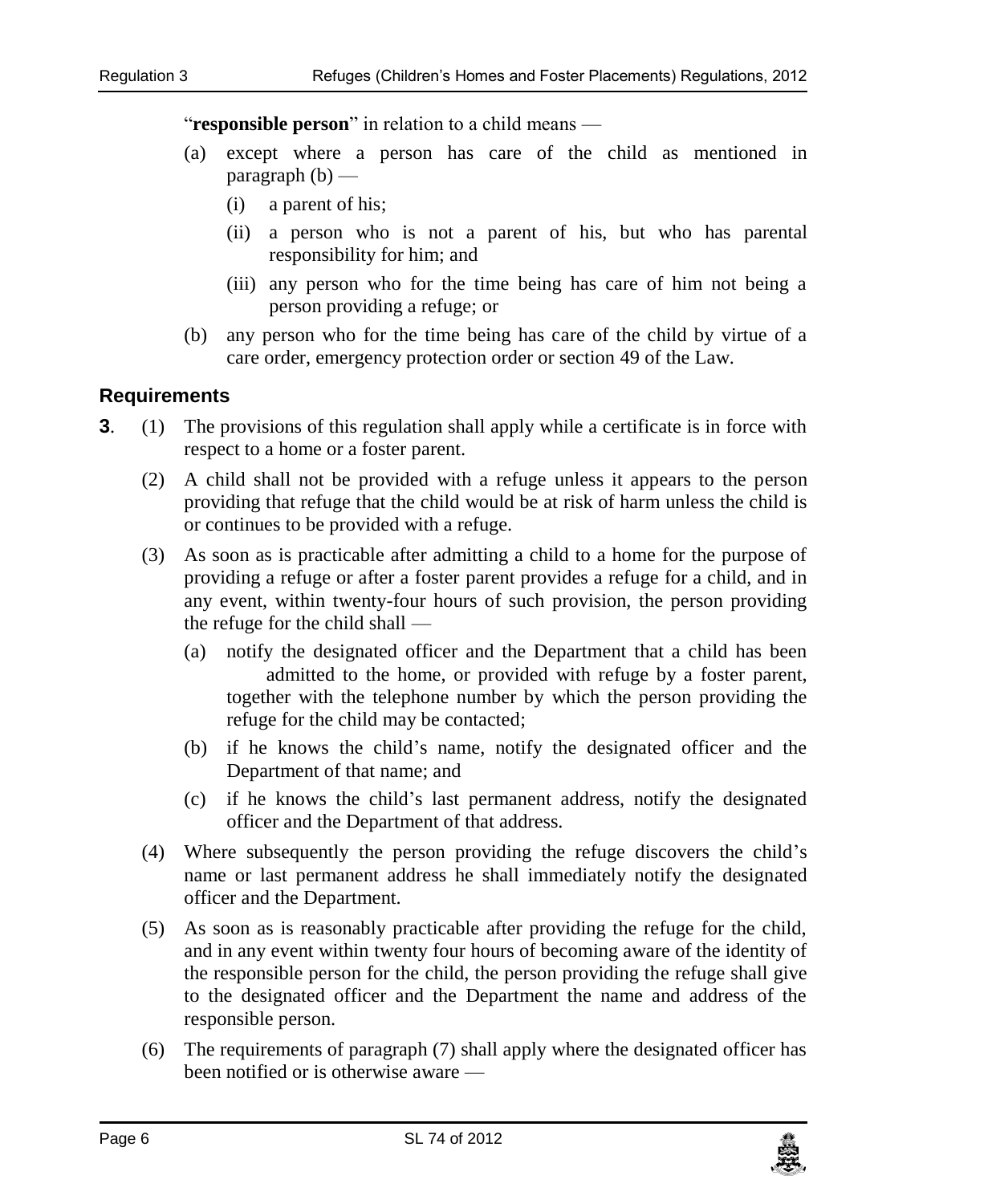- (a) that a child is being provided with a refuge; and
- (b) of the name and address of a responsible person.
- (7) The designated officer, after consultation with the Department shall
	- (a) inform the responsible person
		- (i) that the child is being provided with a refuge;
		- (ii) by whom the refuge is being provided;
	- (b) notify the responsible person of a telephone number by which the person providing the refuge for the child may be contacted; and
	- (c) not disclose to any person the address of the place at which the refuge is provided.
- (8) Where a child ceases to be provided with a refuge, the person who provided him with the refuge shall notify the designated officer and the Department.
- (9) No child shall be provided with a refuge in any one place for a continuous period of more than fourteen days or for more than twenty-one days in any period of three months.

#### <span id="page-6-0"></span>**4. Withdrawal of Certificate**

- **4**. (1) The Governor in Cabinet may withdraw a certificate at any time
	- (a) where a person providing a refuge fails to comply with a requirement of regulation 3;
	- (b) where in relation to conduct, a person providing a refuge in a home fails to comply with any provision of Part II of the Registered Children's Homes Regulations, 2012, Part II of the Voluntary Homes Regulations, 2012 or Part II of the Community Homes Regulations, 2012;
	- (c) where a foster parent providing a refuge fails to comply with any provision contained in the agreement relating to him concerning the matters to which paragraphs 3 to 9 of Schedule 2 to the Foster Placement (Children) Regulations, 2012 apply and any provision contained in the agreement relating to him concerning the matters to which paragraphs 4 to 8 of Schedule 3 to those Regulations apply in respect of an emergency placement under those Regulations; or
	- (d) where, subject to the *Rehabilitation of Offenders Law* (*1998 Revision*), a person providing a refuge or any person assisting in that respect has had proceedings instituted against him in relation to, or has been convicted of, any criminal offence.
	- (2) Where a certificate is withdrawn, the person carrying on the home in respect of which, or the foster parent in respect of whom, it was issued shall return it immediately to the Governor in Cabinet.